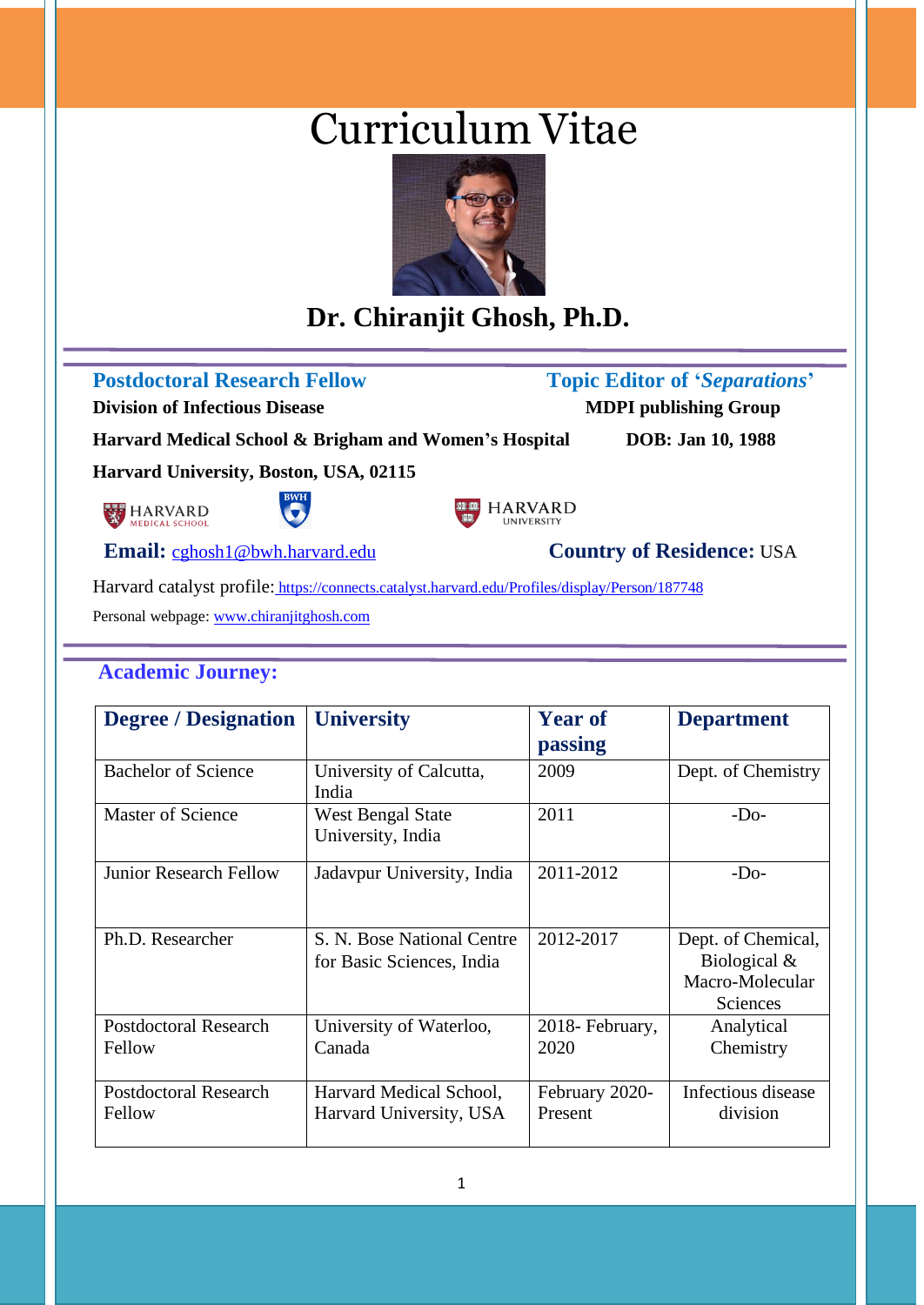#### **Ph.D. Thesis and Supervisor:**

**Supervisor: Dr. Manik Pradhan, Ph.D.** (University of Bristol, UK), Post-doc (Stanford, USA & Cambridge, UK) **Associate Professor,** Satyendra Nath Bose National Centre for Basic Sciences JD Block, Sector III, Salt Lake, Kolkata-700106, India

#### **Research at University of Waterloo, Canada**

During my first postdoc in Pawliszyn's group, my research works mainly focused on the development of breath analysis methods exploiting solid phase micro-extraction (SPME) and needle trap (NT) technology for real-time analysis of volatile organic compounds (VOCs) in breath for evaluation of human health and a variety of disease states

#### **Research at Harvard, USA:**

I am working on the animal model to identify novel volatile biomarkers of specific fungal and bacterial infections and examine the dynamics of these metabolites with antibiotic or antifungal therapy

#### **Academic Achievement:**

- Qualified Graduate Aptitude Test in Engineering **(GATE), 2013**
- Received "**University Grant Commission-Basic Scientific Research Fellowship in Science and for Meritorious Students" 2011-2012**
- Qualified in all India based **"BOSE TEST", 2012** examination for pursuing PhD programme organized by S. N. Bose National Centre for Basic Sciences under the Department of Science and Technology, Govt. of India.
- Selected for PhD programme in S. N. Bose National Centre for Basic Sciences, 2012
- Selected for PhD programme in Department of Chemistry, Jadavpur University, 2011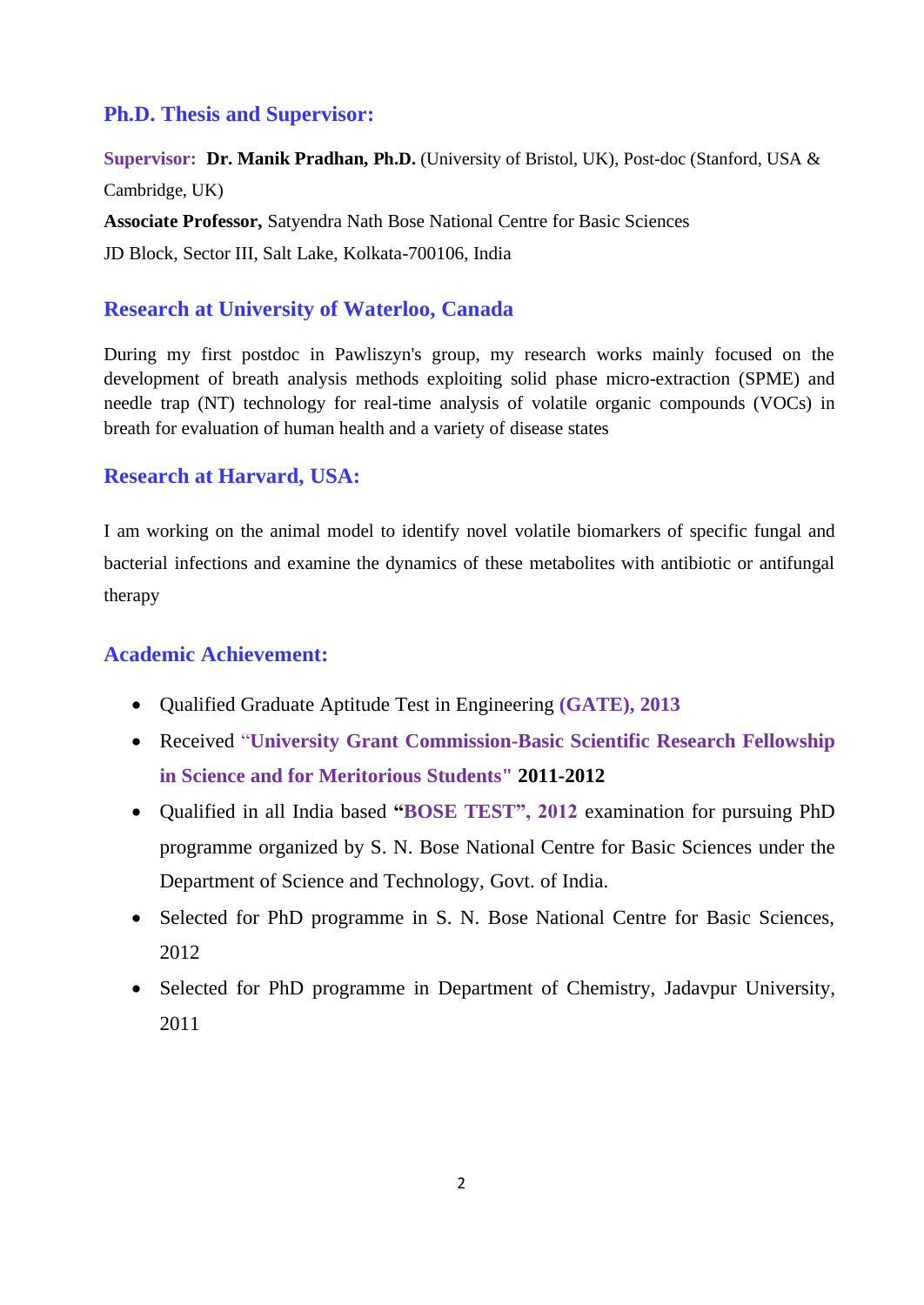#### **Experience:**

- Guest Lecturer in Physical Chemistry (2011-2012): Asutosh College, University of **Calcutta**
- Potential reviewer for scientific journals like *Analytica Chimica Acta* (Elsevier), *Sensors (MDPI)*, *Metabolites (MDPI), Journal of Breath Research (IOP)* etc.

#### **Honorary Position:**

**Topic Editor** (2020-present) *'Separations'* international scientific journal, MDPI publishing group, Basel, Switzerland

#### **Research Interests**:

- To identify novel volatile biomarkers of specific fungal and bacterial infections and examine the dynamics of these metabolites with antibiotic or antifungal therapy
- Monitoring of volatile organic compounds associated with human diseases
- Develop device and protocol for noninvasive detection of diseases from exhaled breath
- Sample preparation techniques including Solid-phase Microextraction (SPME), Needle Trap Technology (NTD) in analytical chemistry
- Applications of SPME and NTD for detection of estimations of volatile organic compounds in environment and human breath
- Non-invasive isotope-specific molecular diagnosis of biomedical diseases
- Applications of metallocomplex in bio-medical disease therapy

#### **Major Contributions in Modern Research**

• In my thesis work, I have taken a leading role to develop **a simple and cost-effective residual gas analyzer-based mass spectrometry** (RGA-MS) technique for accurate *noninvasive* assessment of pre-diabetes and type 2 diabetes using exhaled breath analysis. This tool may serve as an alternative non-invasive **point-of-care diagnostic method** for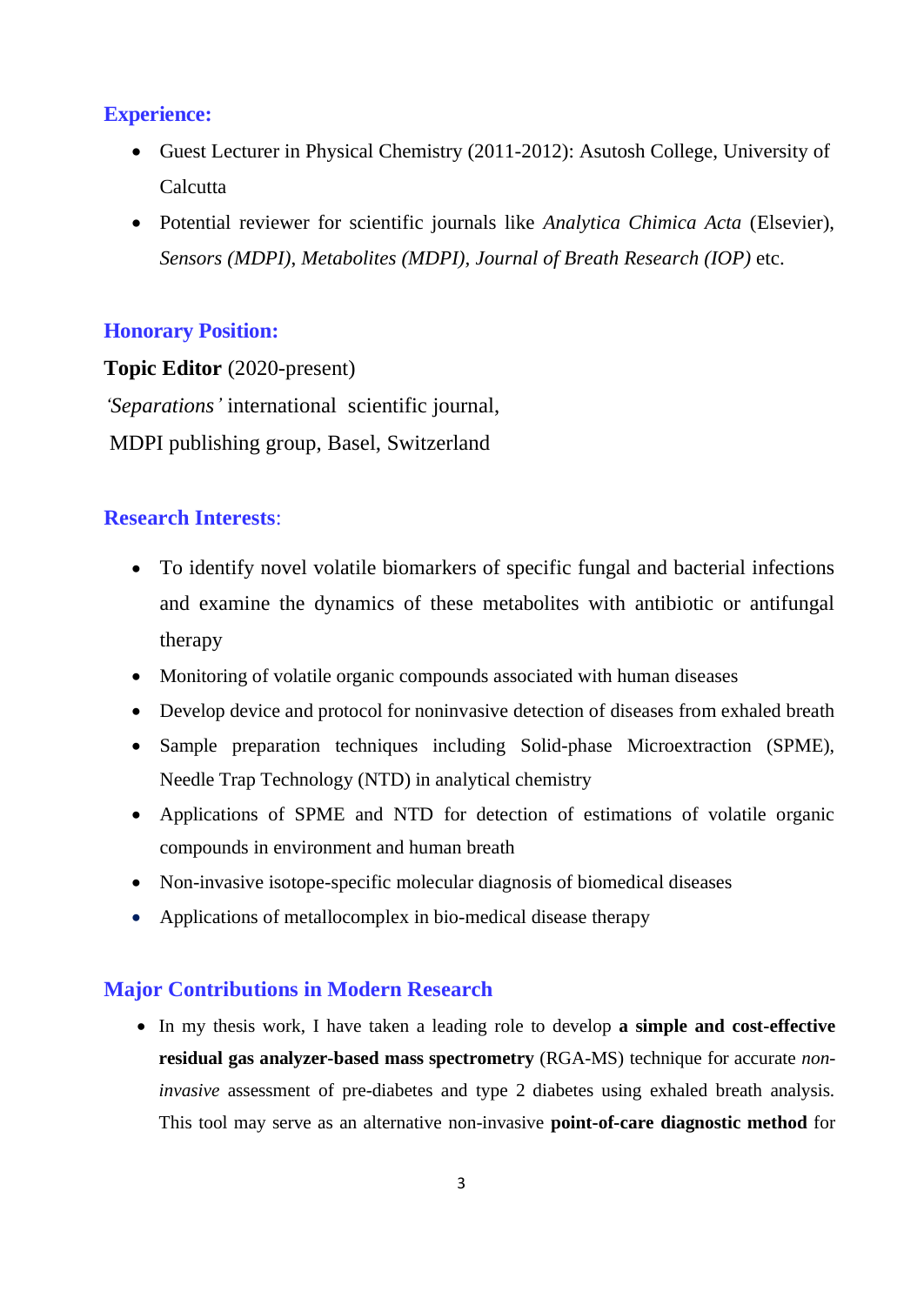routine clinical practices as well as for large-scale diabetes screening purposes in a country like India.

- We have shown experimentally for the first time that  $^{18}O$ -isotope of breath  $CO<sub>2</sub>$ ( <sup>12</sup>C <sup>18</sup>O <sup>16</sup>O isotope) is a **potential biomarker** for *non-invasive* **diagnosis** of pre-diabetes, type 2 and type 1 diabetes.
- We have demonstrated that the measurements of erythrocytes carbonic anhydrase (CA) activity may be a potential candidate to distinguish precisely pre-diabetes prior to the onset of type 2 diabetes
- We have also taken a step towards unraveling the potential **metabolic pathways** underlying the fundamental mechanisms responsible for the alteration of erythrocytes CA activity and <sup>18</sup>O-isotopic change in breath
- We have also shown for the first time that carbon-13 stable isotope of breath  $CO<sub>2</sub>$ correlates with insulin sensitivity index  $(ISI<sub>0.120</sub>)$ . We have also determined the **diagnostic cut-off values** of carbon-13 isotope and ISI with high sensitivity and specificity for the **practical diagnosis** of pre-diabetes and type 2 diabetes.

| SL. | <b>Award/Prize Name</b>         | <b>Conference/Organizer</b>               | Year | <b>Place</b> |
|-----|---------------------------------|-------------------------------------------|------|--------------|
| No. |                                 |                                           |      |              |
| 1.  | <b>Young Investigator Award</b> | European Society for                      | 2019 | Lyon, France |
|     |                                 | Endocrinology                             |      |              |
| 1.  | <b>Best Oral Paper</b>          | <b>International Diabetes Summit-</b>     | 2017 | Pune, India  |
|     | <b>Presentation</b>             | 2017                                      |      |              |
| 2.  | <b>Best Paper Award</b>         | National Annual Conference of             | 2017 | Kolkata,     |
|     |                                 | <b>Hypertension Society of India</b>      |      | India        |
| 3.  | <b>SIGMA-ALDRICH</b>            | International Conference of the           | 2016 | South Korea  |
|     | <b>Excellent Poster Award</b>   | Korean Society for Molecular              |      |              |
|     |                                 | and Cellular Biology                      |      |              |
| 4.  | <b>IFCC-TFYS Young</b>          | <b>International Federation of</b>        | 2016 | Mangalore,   |
|     | <b>Scientists Award</b>         | <b>Clinical Chemistry</b>                 |      | India        |
| 5.  | <b>Student Travel Award</b>     | 14 <sup>th</sup> Asia Specific Federation | 2016 | Taiwan       |
|     |                                 | for Clinical Biochemistry and             |      |              |

#### **Research Awards & Honors:**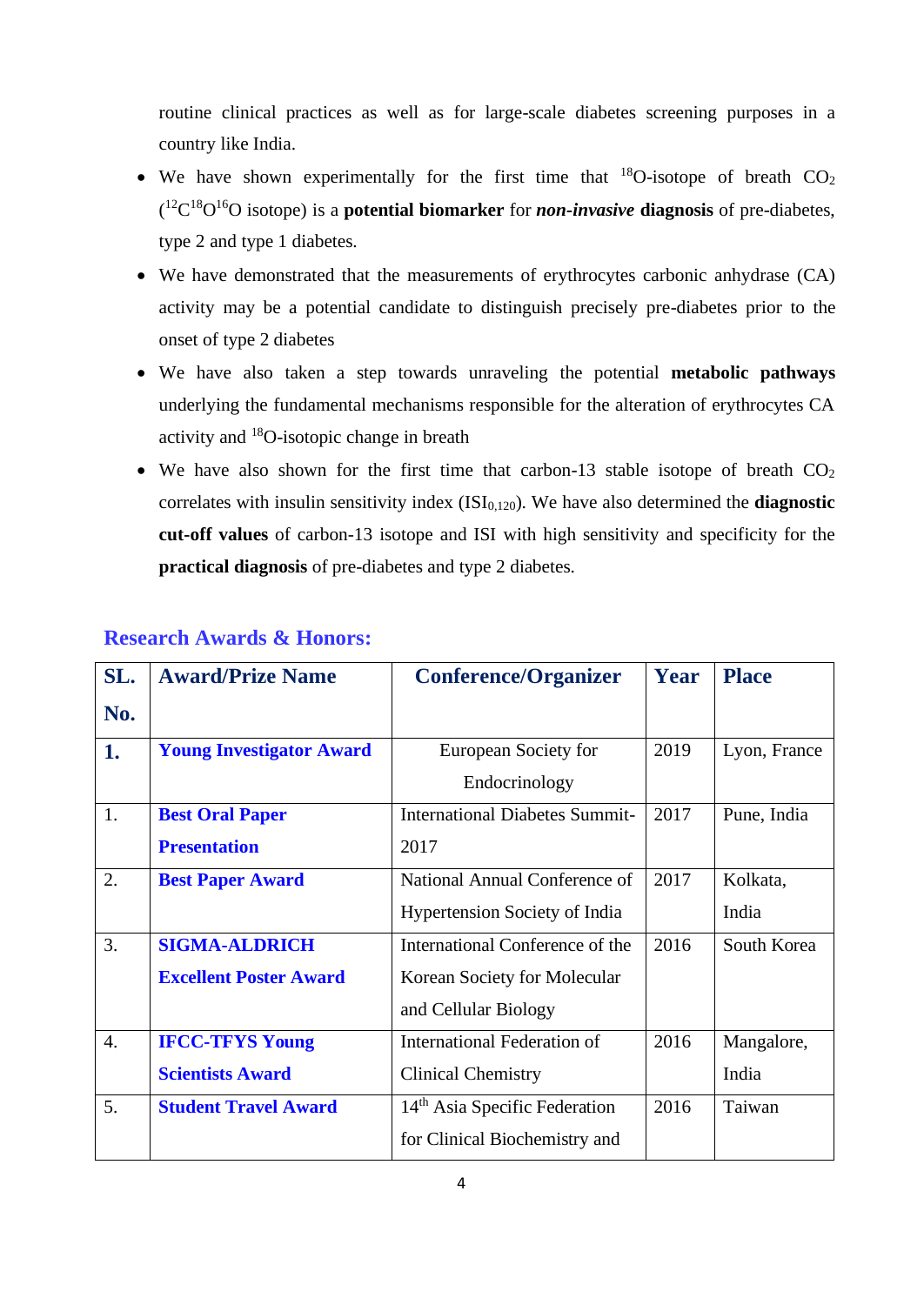|     |                                     | <b>Laboratory Medicine Congress</b>       |      |             |
|-----|-------------------------------------|-------------------------------------------|------|-------------|
| 6.  | <b>DR. C. SITA DEVI</b>             | <b>Association of Clinical</b>            | 2015 | Chandigarh, |
|     | <b>AWARD</b>                        | Biochemists of India                      |      | India       |
| 7.  | 2 <sup>nd</sup> Best Prize for Oral | 9 <sup>th</sup> Annual Conference of      | 2015 | Pune, India |
|     | <b>Presentation</b>                 | RSSDI Maharashtra Chapter                 |      |             |
| 8.  | <b>One of the Best Six</b>          | 4 <sup>th</sup> Annual Conference of the  | 2015 | Kolkata,    |
|     | <b>Research Papers Award</b>        | Integrated Diabetes &                     |      | India       |
|     |                                     | <b>Endocrine Academy</b>                  |      |             |
|     |                                     | (IDEACON),                                |      |             |
| 9.  | <b>Best Innovation Research</b>     | Research Society for the                  | 2014 | Bangalore,  |
|     | <b>Idea Award</b>                   | Study of Diabetes in India                |      | India       |
| 10. | <b>One of the Best Poster Prize</b> | 41 <sup>st</sup> Annual Conference of the | 2014 | Jodhpur     |
|     |                                     | <b>Association of Clinical</b>            |      | AIIMS,      |
|     |                                     | Biochemists of India                      |      | India       |
| 11. | <b>Best Poster Presentation</b>     | Satyendra Nath Bose National              | 2013 | Kolkata,    |
|     |                                     | <b>Centre for Basic Sciences</b>          |      | India       |

#### **Travel Grants and Awards:**

- **Young Scientist Travel Grant** (Letter No. ITS/3239/ 2015-2016) from Department of Science & Technology, Govt. of India for presenting my research work in International Conference (**IABR SUMMIT 2015, Austria**)
- **Young Scientist International Travel Grant Award** from Korean Society for Molecular and Cellular Biology, **South Korea** (ICKSMCB-2016)
- **International Student Travel Award** by 14<sup>th</sup> Asia-Pacific Federation for Clinical Chemistry and Laboratory Medicine Congress**, Taiwan**
- **International Travel Grant** by The 5th Seoul International Congress of Endocrinology and Metabolism 2017, **South Korea (SICEM 2017)**
- **International Travel Grant** by Korean Diabetes Association, **South Korea, 2017 (ICDM-2017)**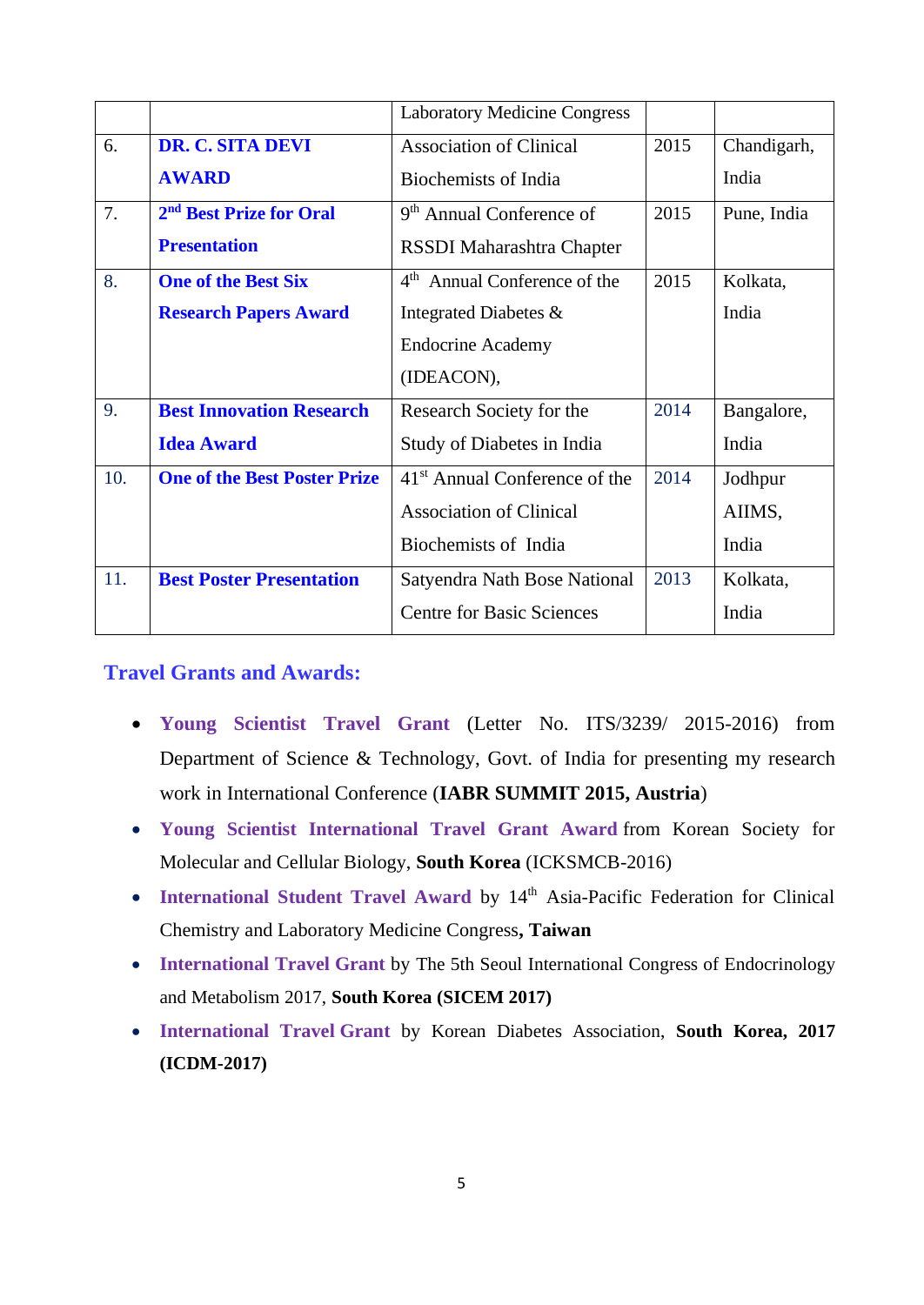## **Patent Filed and Published:**

| SL.                     | <b>Title of the invention</b> | File No. &         | <b>Inventors</b>    | <b>Country</b>    |
|-------------------------|-------------------------------|--------------------|---------------------|-------------------|
| No.                     |                               | Date of            |                     |                   |
|                         |                               | <b>Publication</b> |                     |                   |
| $\mathbf{1}$            | Mixed use binder for          | Provisional        | 1. Chiranjit Ghosh  | <b>USA (2020)</b> |
|                         | solid phase                   | patent filed       | 2. Varoon Singh     |                   |
|                         | microextraction               | <b>Application</b> | 3. Jonathan Grandy  |                   |
|                         | coatings                      | No. 63078206       | 4. Janusz Pawliszyn |                   |
|                         | "System and kit for           | <b>File No.</b>    | 1. Chiranjit Ghosh  |                   |
| $\mathbf{1}$            | monitoring blood glucose      | 201631003758       | 2. Manik Pradhan    | India $(2016)$    |
|                         | profile based on breath       | Published on:      |                     |                   |
|                         | analysis"                     | 04/03/2016         |                     |                   |
|                         |                               |                    |                     |                   |
|                         |                               |                    |                     |                   |
|                         | "Dioxo vanadium (V)           | <b>Granted on</b>  | 1. Chiranjit Ghosh  |                   |
| $\overline{2}$          | complex as carbonic           | 9/11/2020          | 2. Manik Pradhan    | India $(2016)$    |
|                         | anhydrase inhibitor"          | <b>Patent No.</b>  | 3. Debashis Patra   |                   |
|                         |                               | 338829             | 4. Tapas Ghosh      |                   |
|                         |                               |                    |                     |                   |
| $\overline{\mathbf{3}}$ | "A System for                 | <b>File No.</b>    | 1. Chiranjit Ghosh  |                   |
|                         | monitoring hemodialysis       | 201731042502       | 2. Santanu Mandal   | India $(2017)$    |
|                         | efficacy of a subject"        | Published on:      | 3. Manik Pradhan    |                   |
|                         |                               | 08/12/2016         |                     |                   |
|                         |                               |                    |                     |                   |

# **Peer-Reviewed Journal Publications:**

| No. | <b>Title</b>                                                                                                                                                                           | <b>Authors</b>  | <b>Journals</b>               | <b>Publishers</b>             |
|-----|----------------------------------------------------------------------------------------------------------------------------------------------------------------------------------------|-----------------|-------------------------------|-------------------------------|
|     |                                                                                                                                                                                        |                 | (Vol/Page/Yr)                 |                               |
|     | Development and<br>validation of a headspace<br>needle-trap method for<br>rapid quantitative<br>estimation of butylated<br>hydroxytoluene from<br>cosmetics by hand-<br>portable GC-MS | C. Ghosh et. al | <b>RSC Advances</b><br>(2020) | Royal Society of<br>Chemistry |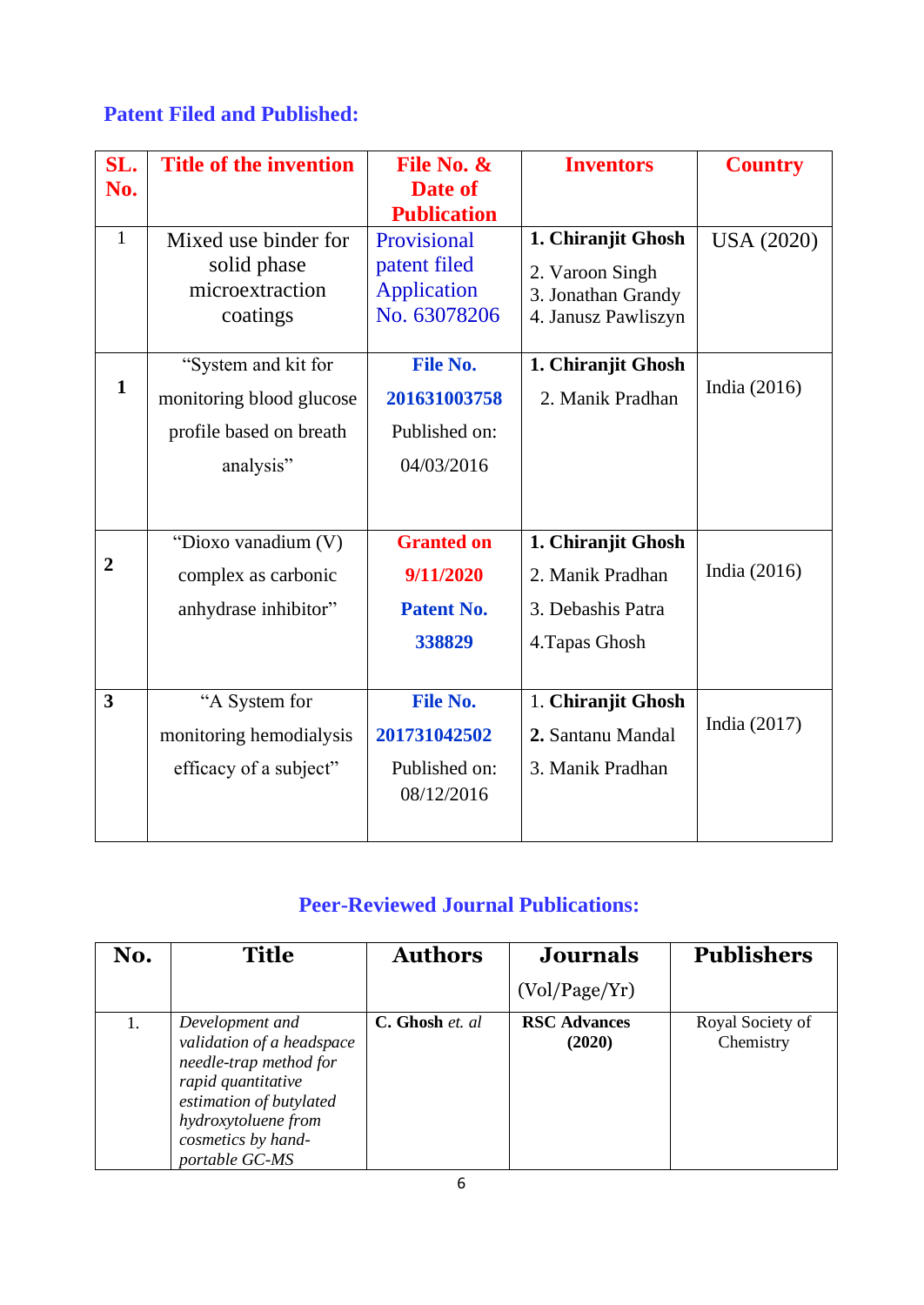| 2.  | "Recent advances in<br>breath analysis to track<br>human health by new<br>enrichment technologies"                                                                      | C. Ghosh et. al.                                                                      | Journal of<br><b>Separation Sciences</b><br>(2019)               | John Wiley & Sons,<br>Ltd                   |
|-----|-------------------------------------------------------------------------------------------------------------------------------------------------------------------------|---------------------------------------------------------------------------------------|------------------------------------------------------------------|---------------------------------------------|
| 3.  | "Isotopic evidences of the<br>preferential coordination<br>between ${}^{12}CO_2$ and<br>urease enzyme"                                                                  | S. Maithani, A.<br>Maity, M. Pal, S.<br>Bhattacharya, G<br>Banik, C. Ghosh<br>et. al. | <b>Chemical Physics</b><br>520, 21 (2019)                        | North-Holland                               |
| 4.  | "Isotope-specific breath<br>analysis to track the end-<br>stage renal disease<br>during hemodialysis"                                                                   | S.<br>P.<br>Mandal,<br>Mukhopadhyay,<br>C. Ghosh et. al.                              | <b>Journal of Breath</b><br><b>Research</b><br>12,036019 (2018)  | <b>Institute of Physics</b><br>(IOP)        |
| 5.  | "A new strategy for in-<br>vitro determination of<br>carbonic anhydrase<br>activity from analysis of<br>oxygen-18 isotopes of<br>$CO2$ "                                | C. Ghosh et. al.                                                                      | Analytical<br><b>Chemistry</b><br>90(2):1384-1387<br>(2018)      | <b>Americal Chemical</b><br>Society (ACS)   |
| 6.  | " <sup>13</sup> C-isotope abundance<br>in natural nutrients: a<br>new formulated test meal<br>for non-invasive<br>diagnosis of type 2<br>diabetes"                      | C. Ghosh et. al.                                                                      | <b>Journal of Breath</b><br><b>Research</b><br>11, 026005 (2017) | <b>Institute of Physics</b><br>(IOP)        |
| 7.  | "Targeting erythrocyte<br>carbonic anhydrase<br>and $^{18}O$ -isotope of breath<br>$CO2$ for sorting out type<br>1 and type 2 diabetes"                                 | C. Ghosh et al                                                                        | <b>Scientific Reports,</b><br>6, 35836 (2016)                    | <b>Nature Publishing</b><br>Groups<br>(NPG) |
| 8.  | "Insulin sensitivity index<br>$(ISI0, 120)$ potentially<br>linked to carbon isotopes<br>of breath $CO2$ for pre-<br>diabetes and type 2<br>diabetes"                    | C. Ghosh et al.                                                                       | <b>Scientific Reports,</b><br>5, 11959 (2015)                    | <b>Nature Publishing</b><br>Groups<br>(NPG) |
| 9.  | "Oxygen-18 isotope of<br>breath $CO2$ linking to<br>erythrocytes carbonic<br>anhydrase activity: a<br>biomarker for pre-<br>diabetes and type 2<br>diabetes"            | C. Ghosh et al.                                                                       | <b>Scientific Reports,</b><br>5, 8137 (2015)                     | Nature Publishing<br>Groups<br>(NPG)        |
| 10. | "Non-invasive $\overline{^{13}C}$ -<br>glucose breath test using<br>residual gas analyzer-<br>mass spectrometry: a<br>novel tool for screening<br>individuals with pre- | C. Ghosh et al.                                                                       | <b>Journal of Breath</b><br>Research,<br>8, 036001 (2014)        | <b>Institute of Physics</b><br>(IOP)        |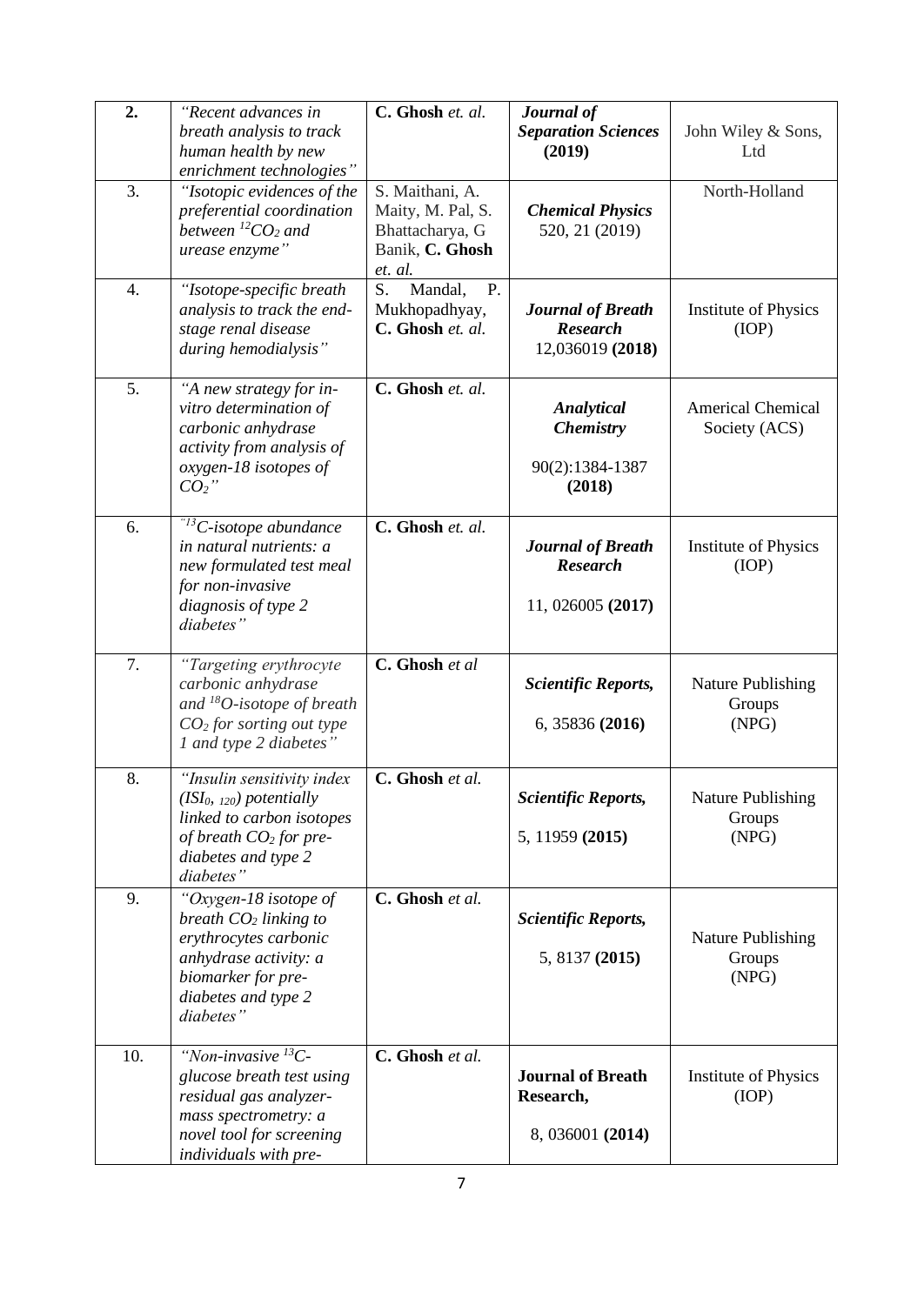|     | diabetes and type 2<br>diabetes"                                                                                                                                                                        |                                                             |                                                                                                 |                                      |
|-----|---------------------------------------------------------------------------------------------------------------------------------------------------------------------------------------------------------|-------------------------------------------------------------|-------------------------------------------------------------------------------------------------|--------------------------------------|
| 11. | "Mechanisms linking<br>metabolism of<br>Helicobacter pylori to<br>$^{18}O$ and $^{13}C$ -isotopes of<br>human breath $CO2$ "                                                                            | S. Som, A. De,<br>G. Banik, A.<br>Maity, C. Ghosh<br>et al. | <b>Scientific Reports,</b><br>5, 10936 (2015)                                                   | Nature Publishing<br>Groups<br>(NPG) |
| 12. | "Oxygen-18 stable<br>isotope of exhaled breath<br>$CO2$ as a non-invasive<br>marker of Helicobacter<br>pylori infection"                                                                                | A. Maity, S. Som,<br>C. Ghosh et al.                        | <b>Journal</b> of<br><b>Analytical Atomic</b><br>Spectrometry, 29,<br>2251 (2014)               | Royal Society of<br>Chemistry (RSC)  |
| 13. | "Halloysite nanotubes<br>capturing isotope<br>selective atmospheric<br>$CO2$ "                                                                                                                          | S. Jana, S. Das,<br>C. Ghosh et al.                         | <b>Scientific Reports,</b><br>5, 8711 (2014)                                                    | Nature Publishing<br>Groups<br>(NPG) |
| 14. | "Residual gas analyzer-<br>mass spectrometry for<br>human breath analysis: a<br>new tool for the non-<br>invasive diagnosis of<br>Helicobacter pylori<br>infection"                                     | A. Maity, G.<br>Banik, C. Ghosh<br>et al                    | <b>Journal of Breath</b><br><b>Research</b> , 8, 016005<br>(2014)                               | Institute of Physics<br>(IOP)        |
| 15. | "Excretion kinetics of<br>$^{13}$ C-urea breath test:<br>influences of endogenous<br>$CO2$ production and dose<br>recovery on the<br>diagnostic accuracy of<br>Helicobacter pylori<br>infection"        | S. Som, A. Maity,<br>G. Banik, C.<br>Ghosh et al.           | <b>Analytical and</b><br><b>Bioanalytical</b><br>Chemistry,<br>406:5405-5412<br>(2014)          | Springer                             |
| 16. | "Diagnosis of small<br>intestinal bacterial<br>overgrowth in irritable<br>bowel syndrome patients<br>using high-precision<br>stable ${}^{13}CO_2$ ${}^{12}CO_2$<br>isotope ratios in exhaled<br>breath" | G. Banik, A.<br>Maity, S.Som, C.<br>Ghosh et al.            | <b>Journal</b> of<br><b>Analytical Atomic</b><br>Spectrometry, 29,<br>1918 (2014)               | Royal Society of<br>Chemistry (RSC)  |
| 17. | "Moisture induced<br>isotopic carbon dioxide<br>trapping from ambient<br>$air$ "                                                                                                                        | S. Das, C. Ghosh<br>et al.                                  | <b>Journal</b> of<br><b>Materials</b><br><b>Chemistry A, 4</b><br>$(20), 7632 - 7640$<br>(2015) | Royal Society of<br>Chemistry (RSC)  |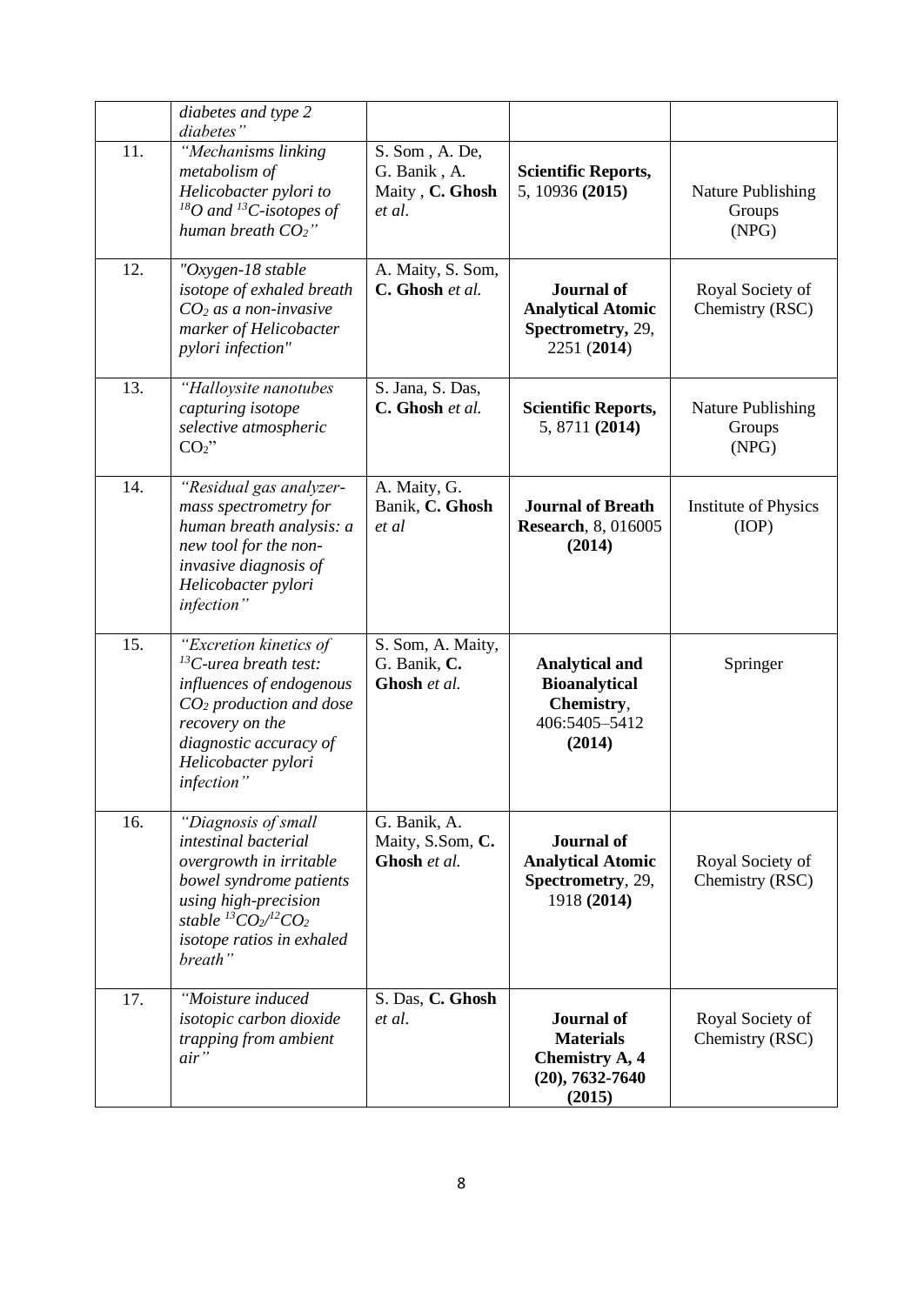#### **Scientific Meetings Presented:**

- 1. "**Oral Paper Presentation**" in The 5th Seoul International Congress of Endocrinology and Metabolism 2017, South Korea.
- 2. "**Oral Paper Presentation**" in International Diabetes Summit-2017, Pune India, 2017
- 3. "**Poster Paper Presentation**" in The 5th Seoul International Congress of Endocrinology and Metabolism 2017, Seoul, South Korea , 2017
- 4. "**Oral Paper Presentation**" in National Annual Conference of Hypertension Society of India, Kolkata, India, 2017
- 5. **"Poster Paper Presentation"** in 7<sup>th</sup> World Congress of Diabetes-DiabetesIndia 2017, New Delhi, 2017
- 6. "**Oral Paper Presentation**" in 14th Asia Specific Federation for Clinical Biochemistry and Laboratory Medicine Congress, Taipei, Taiwan, 2016
- 7. "**Poster Paper Presentation**" in International Conference of the Korean Society for Molecular and Cellular Biology, Seoul, South Korea, 2016
- 8. "**IFCC-TFYS Young Scientists Award**" paper presentation (oral) in Association of Clinical Biochemists of India, Mangalore, India, 2016
- 9. "Poster Paper Presentation" in 44<sup>th</sup> Annual Conference of Research Society for the Study of Diabetes in India" , Lucknow, India, 2016
- 10. "**Oral Paper Presentation**" in 71st Annual Conference of the Association of Physicians of India", Hyderabad, 2016
- 11. "**Oral Paper Presentation**" in S. N. Bose National Centre Bose Fest, Kolkata, India, 2016
- 12. "**Oral Paper Presentation**" in annual conference of Vivekananda Institute of Medical Sciences, Kolkata, India, 2016
- 13. "**Poster Paper Presentation**" in Optics Within Life Sciences Conference, TIFR Mumbai, India, 2016
- 14. "**SITA DEVI AWARD" Presentation (oral)** in the 42<sup>nd</sup> annual conference of Association of Clinical Biochemists of India, Chandigarh, India (2015)
- 15. "**Poster Paper Presentation**" in International Association of Breath Research Summit-2015, Vienna, Austria (2015)
- 16. "Short Paper Award Session" presentation (oral) in 4<sup>th</sup> annual conference of Integrated Diabetes & Endocrine Academy, Kolkata, India (2015)
- 17. "Poster Paper Presentation" in 6<sup>th</sup> World Congress of Diabetes-DiabetesIndia 2015, Chennai (2015)